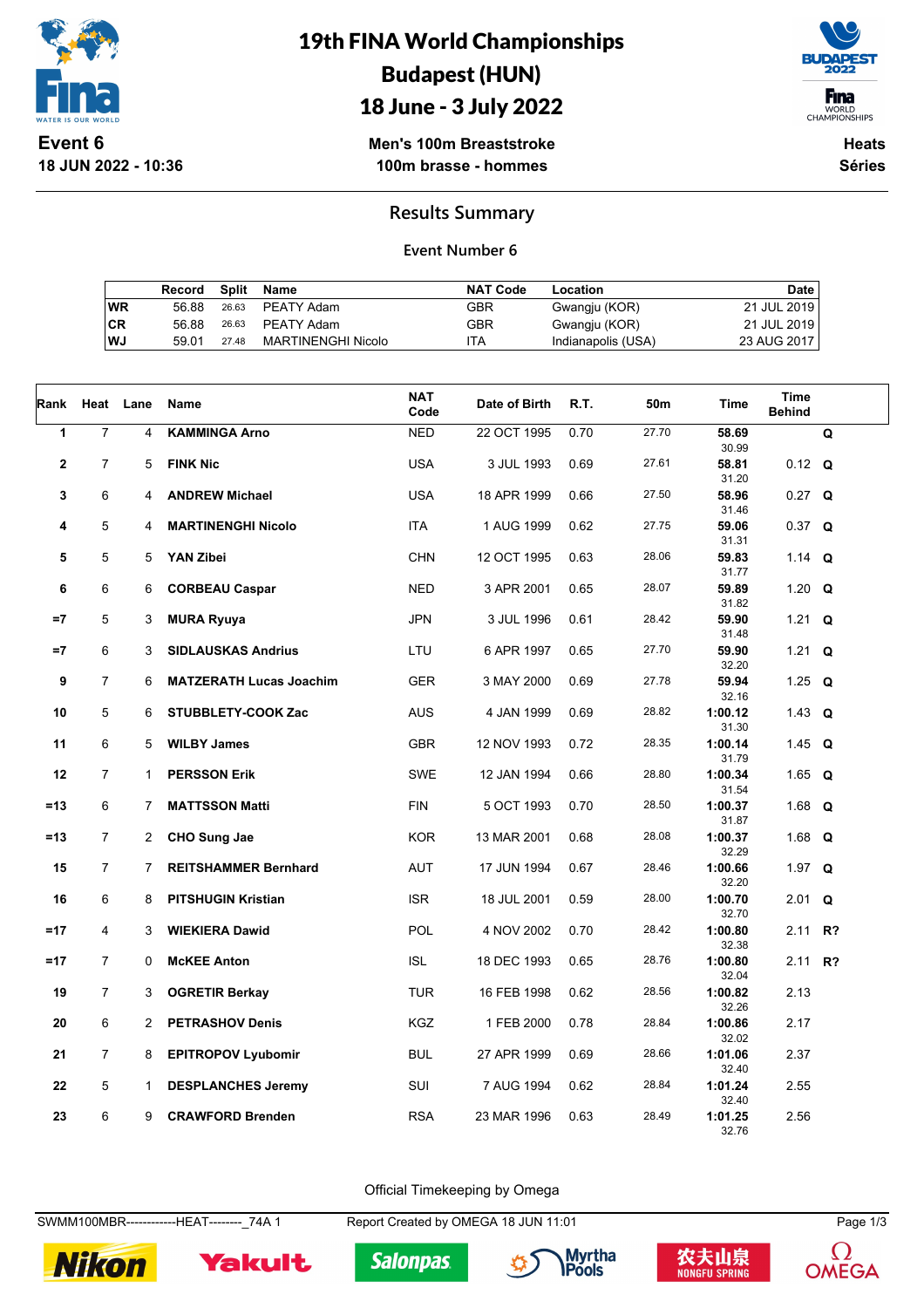

**Event 6 18 JUN 2022 - 10:36**

## 19th FINA World Championships Budapest (HUN)

### 18 June - 3 July 2022

**F**ina WORLD<br>CHAMPIONSHIPS

**Men's 100m Breaststroke 100m brasse - hommes**

**Heats Séries**

**Results Summary**

**Event Number 6**

| Rank | Heat           | Lane           | Name                            | <b>NAT</b><br>Code | Date of Birth | R.T. | 50m   | Time             | Time<br><b>Behind</b> |  |
|------|----------------|----------------|---------------------------------|--------------------|---------------|------|-------|------------------|-----------------------|--|
| 24   | 5              | $\overline{2}$ | <b>FRANCA SILVA F</b>           | <b>BRA</b>         | 14 MAY 1987   | 0.69 | 28.22 | 1:01.41<br>33.19 | 2.72                  |  |
| 25   | 6              | 0              | <b>MERETSOLIAS Konstantinos</b> | <b>GRE</b>         | 23 AUG 1998   | 0.62 | 28.72 | 1:01.46<br>32.74 | 2.77                  |  |
| 26   | 5              | 8              | <b>AIT KACI Carl</b>            | <b>FRA</b>         | 8 JUN 2001    | 0.73 | 28.36 | 1:01.51<br>33.15 | 2.82                  |  |
| 27   | 4              | 6              | <b>ANG Maximillian Wei</b>      | <b>SGP</b>         | 19 MAR 2001   | 0.65 | 29.13 | 1:01.76<br>32.63 | 3.07                  |  |
| 28   | 5              | 9              | <b>TAKACS Tamas</b>             | <b>HUN</b>         | 10 OCT 1998   | 0.67 | 28.77 | 1:01.86<br>33.09 | 3.17                  |  |
| 29   | 4              | 9              | <b>AL-WIR Amro</b>              | <b>JOR</b>         | 23 JAN 2001   | 0.66 | 28.95 | 1:01.87<br>32.92 | 3.18                  |  |
| 30   | 5              | $7^{\circ}$    | <b>GRINDHEIM Andre</b>          | <b>NOR</b>         | 7 APR 2000    | 0.67 | 28.63 | 1:01.99<br>33.36 | 3.30                  |  |
| 31   | 4              | 7              | <b>ELKAMASH Youssef</b>         | EGY                | 20 JUL 1995   | 0.67 | 28.55 | 1:02.04<br>33.49 | 3.35                  |  |
| 32   | 4              | 5              | <b>HORREGO VALLE Julio</b>      | <b>HON</b>         | 8 OCT 1998    | 0.76 | 29.20 | 1:02.07<br>32.87 | 3.38                  |  |
| 33   | 6              | $\mathbf{1}$   | <b>LISOVETS Volodymyr</b>       | <b>UKR</b>         | 30 MAY 2004   | 0.67 | 29.09 | 1:02.23<br>33.14 | 3.54                  |  |
| 34   | 4              | $\overline{2}$ | <b>COLL MARTI Carles</b>        | <b>ESP</b>         | 15 OCT 2001   | 0.64 | 28.66 | 1:02.52<br>33.86 | 3.83                  |  |
| 35   | 3              | 4              | <b>CAI Bing Rong</b>            | <b>TPE</b>         | 17 DEC 1996   | 0.61 | 29.42 | 1:02.75<br>33.33 | 4.06                  |  |
| 36   | 3              | 6              | <b>BOBROVS Daniils</b>          | LAT                | 8 OCT 1997    | 0.66 | 30.05 | 1:02.85<br>32.80 | 4.16                  |  |
| 37   | 4              | $\mathbf{1}$   | <b>VAKASAMA Taichi</b>          | <b>FIJ</b>         | 12 OCT 1999   | 0.67 | 29.68 | 1:02.86<br>33.18 | 4.17                  |  |
| 38   | 4              | 0              | <b>CHILLINGWORTH Adam John</b>  | <b>HKG</b>         | 23 SEP 1997   | 0.63 | 29.69 | 1:02.91<br>33.22 | 4.22                  |  |
| 39   | 4              | 4              | PHAM Thanh Bao                  | <b>VIE</b>         | 17 MAR 2001   | 0.67 | 29.92 | 1:03.19<br>33.27 | 4.50                  |  |
| 40   | 3              | 9              | <b>ROBINSON Adrian</b>          | <b>BOT</b>         | 11 APR 2000   | 0.60 | 29.41 | 1:03.43<br>34.02 | 4.74                  |  |
| 41   | 3              | 3              | <b>KAMZENOV Aibek</b>           | <b>KAZ</b>         | 16 DEC 1995   | 0.69 | 29.31 | 1:03.46<br>34.15 | 4.77                  |  |
| 42   | 5              | 0              | <b>BASTIAN Izaak</b>            | BAH                | 3 JAN 2001    | 0.63 | 29.61 | 1:03.79<br>34.18 | 5.10                  |  |
| 43   | 3              | $\overline{7}$ | <b>COOK Jonathan Sebastian</b>  | PHI                | 4 APR 2000    | 0.67 | 29.80 | 1:03.95<br>34.15 | 5.26                  |  |
| 44   | 2              | 6              | <b>CALERO SUAREZ JA</b>         | <b>CUB</b>         | 1 NOV 2002    | 0.63 | 30.44 | 1:04.12<br>33.68 | 5.43                  |  |
| 45   | 2              | 4              | <b>ABASS Abobakr</b>            | SUD                | 1 NOV 1998    | 0.67 | 29.93 | 1:04.13<br>34.20 | 5.44                  |  |
| 46   | 3              | 8              | <b>ALTARMOOM Rashed</b>         | <b>KUW</b>         | 8 APR 1999    | 0.62 | 29.63 | 1:04.19<br>34.56 | 5.50                  |  |
| 47   | 3              | 1              | <b>MARTIJENA DIAZ Andres</b>    | <b>DOM</b>         | 28 SEP 2001   | 0.63 | 29.74 | 1:04.24<br>34.50 | 5.55                  |  |
| 48   | $\overline{c}$ | 5              | <b>LIMTIACO Tasi</b>            | <b>FSM</b>         | 4 JAN 1994    | 0.69 | 30.33 | 1:04.63<br>34.30 | 5.94                  |  |
| 49   | 4              | 8              | <b>CRESPO ECHEVERRIA Edgar</b>  | <b>PAN</b>         | 11 MAY 1989   | 0.67 | 29.93 | 1:05.09<br>35.16 | 6.40                  |  |

Official Timekeeping by Omega

SWMM100MBR------------HEAT--------\_74A 1 Report Created by OMEGA 18 JUN 11:01 Page 2/3



Yakult